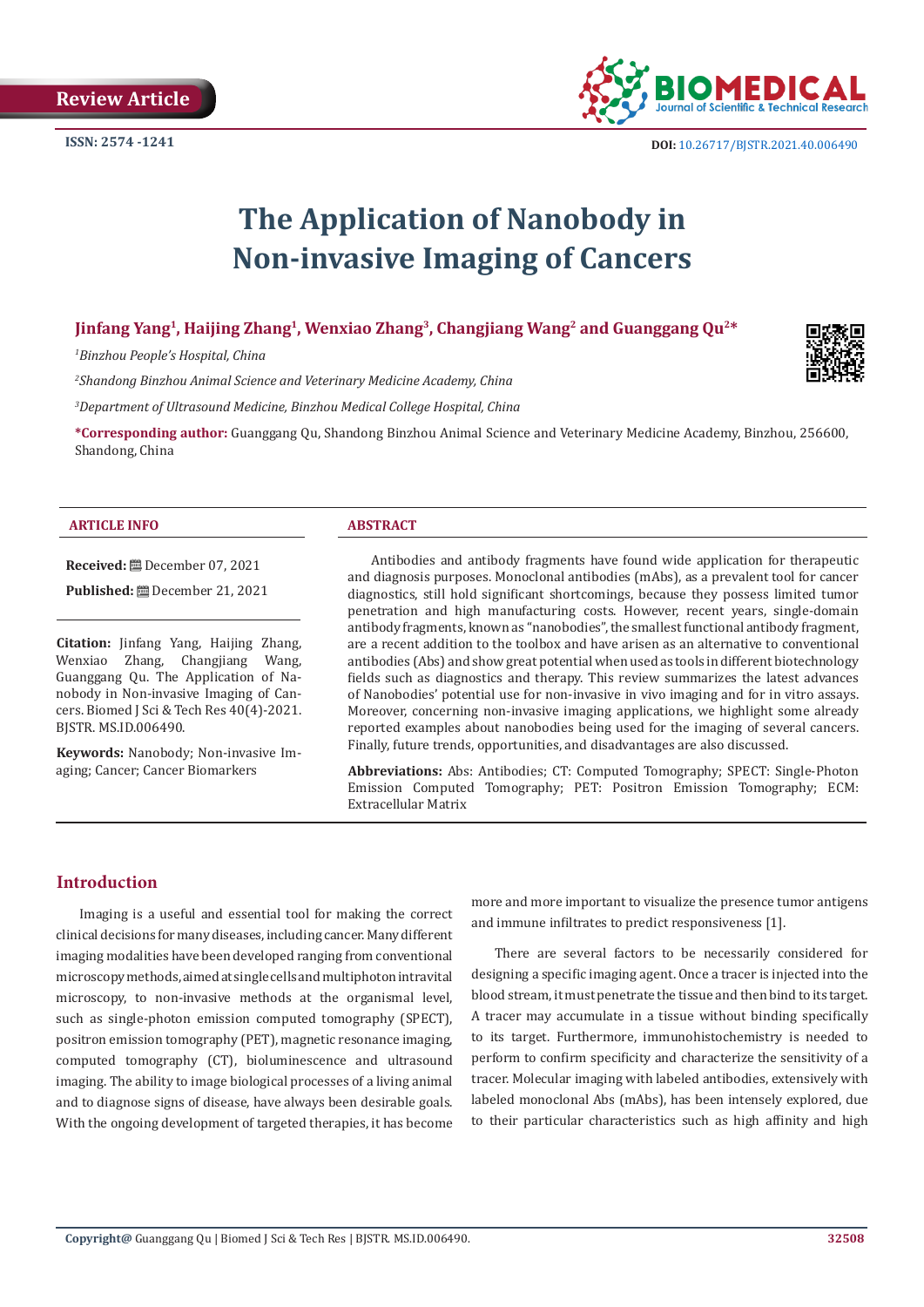specificity, and considered one of the best biomolecules applied for detection and targeting purposes. This can be useful for research, diagnostics, and therapeutic applications [2]. The application of antibodies in molecular imaging can help to overcome the challenge of specificity. Antibodies exist for many cell-surfaceavailable markers. Antibodies can detect cancer-specific markers and identify components of the tumor Extracellular Matrix (ECM) or tumor-infiltrating immune cells. Using radiolabeled antibodies and antibody fragments as imaging agents can be able to visualize and track location, movement and quantity of the target molecule, thereby showing insight into its dynamics.

However, antibodies' difficult tissue penetration and longer serum half-life are strong obstacles in creating high-contrast images and cancer detection. The optimal non-invasive imaging agent would be able to penetrate tissues to allow rapid imaging after injection and show high specificity and sensitivity. The patient's radiation exposure time should be minimized. Single domain Abs or commonly named nanobodies (Nbs), produced mainly in camelids such as llamas, alpacas, or camels, are only 15 kDa small size and improve the penetrability when compared with the performance of conventional mAbs (150 kDa) [3]. Moreover, Nbs own the characteristic of rapid renal clearance, avoiding toxicity effects [4]. One of the main advantages of obtaining Nbs by recombinant technology is that several tags can be fused in their tertiary structure such as His-tag or even fluorescent labels

like the green fluorescent protein (GFP) [5]. Considering these characteristics, Nbs are particularly suited for targeting tumors and non-invasive imaging. Thus, Nbs form quite suitable candidates, ensuring minimal non-target retention to create a high tumor-tobackground ratio (T/B) shortly after administration.

#### **Nanobody**

Nbs, the single domain antigen-binding fragments obtained mainly from the Camellidae such as llamas, alpacas, or camels. Normally, IgGs are formed from four polypeptidechains comprising two light chains (L) and two heavy chains (H). These host animals have the ability to produce immunoglobulins which only contain the heavy chain (HcAb) and completely lack the light chain. The heavy chain is structured into two constant regions (CH2 and CH3), a long hinge region, and the Ag-binding domain VHH [6]. Specifically, VHH is formed from different regions, ones that are more conserved (FR) and others that are responsible for the specific recognition of the Ag, called complementary determining regions (CDRs) [7]. Nbs present three CDRs instead of six occurring in conventional Abs [8,9]. The one called CDR3, usually longer than the VH domains of mAbs, being the region that shows best degree of recognition [4] (Figure1). Nbs have numerous attractive advantages over conventional monoclonal antibodies (mAbs) [5-7] include small size (15 kDa), high stability, high solubility and specificity, ease of genetic design and excellent tissue penetration *in vivo*.



The folding of CDR3 loop and the hydrophilic content of the framework-2 region keeps Nbs high solubility in aqueous solutions and lack of aggregation [10]. High thermal stability keeps Nbs full binding capacities for 1 week at 37℃ [11], and even completely reversible after long incubation periods at 90°C [12]. High tolerance

against extreme pHs makes Nanobody great stability between pH 7.4 and [10,13] as well as in the presence of proteases [14]. The optimal biophysical and biochemical properties allow Nbs to be used for diagnostic purposes.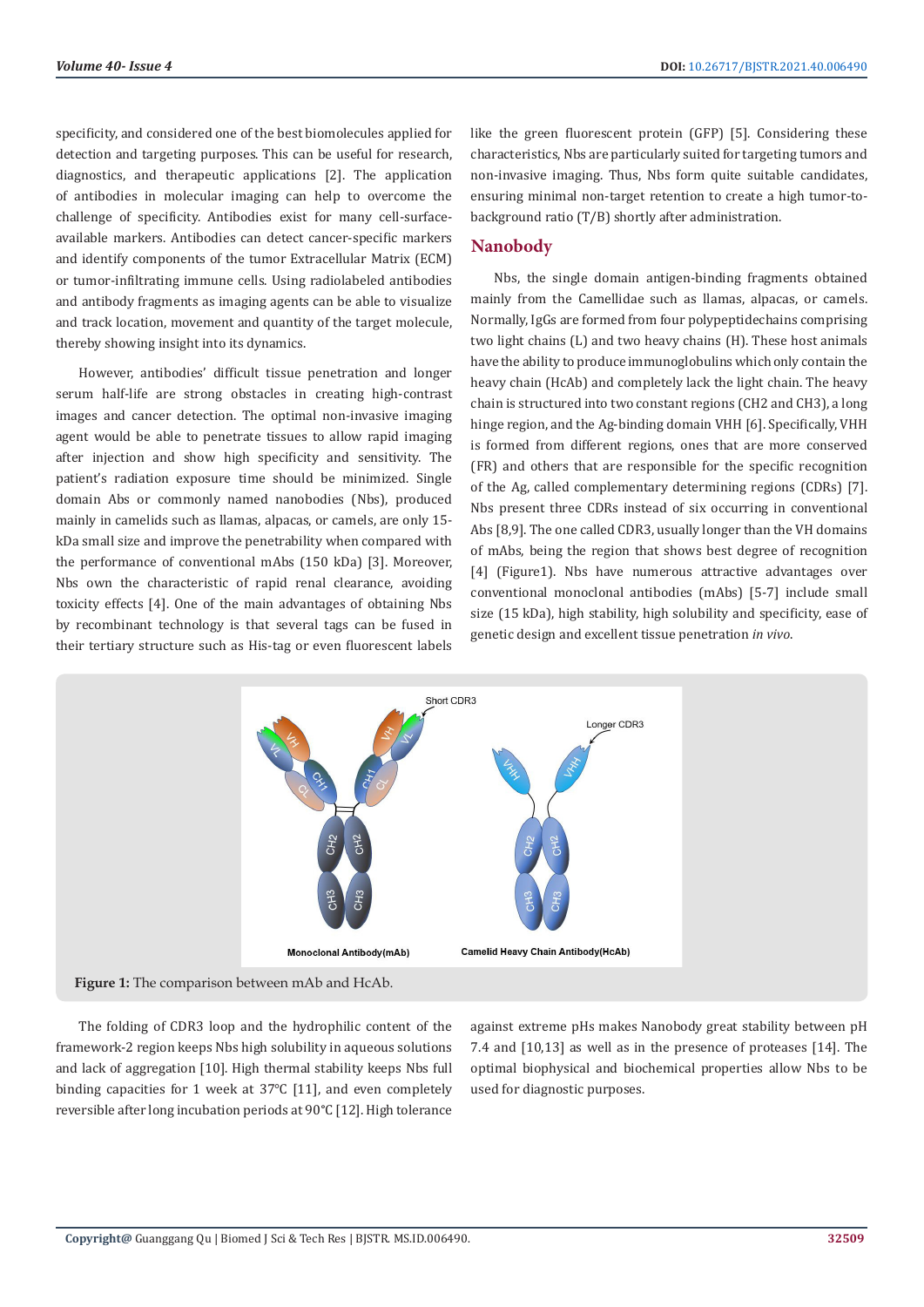# **Recognition of Hidden Epitopes**

Crystallographic studies of Nbs have revealed that in most cases the Ag-binding surface is clefts and cavities [15]. The lack of variable light chain (VL) is balanced with a VHH region that shows an extended CDR1 and a more exposed CDR3. These structural changes allow Nbs to bind planar surfaces and cavities, and also possibly bind the protruding loops or clefts [16]. Therefore, this feature of Nbs and their smaller size explain the ability of Nanobody to bind and neutralize targets that are notoriously difficult to hit with conventional Abs.

# **The Development and Production of Nbs**

Obtaining libraries that contain the required genetic information is critical to produce Nbs with high specificity and affinity properties. At present, there are mainly three technologies for Agspecific Nbs' preparation including immune, naïve, or synthetic libraries [9]. Immune libraries are the most common option for the development of Nbs, which requires an active immunization of Camelidae animals. Once the specific sequence is amplified from the extraction of mRNA from isolated lymphocytes and inserted in a cloning vector, the screening process is performed to isolate the most suitable Nbs by taking advantage of phage display technology, or using other methods like cell surface display and so on (Figure 2) [9]. However, phage display selection is the most commonly used strategy for this sort of screening, which is relatively fast to produce Nbs and has low cost, compared with the conventional polyclonal and monoclonal Abs.Nanobody selection based on naïve libraries takes advantage of the natural immunological diversity of the host animal without immunization [3,17]. Clearly, in any case, the success of this process depends on the amount of blood samples collected and it should be taken into account that only high specificity Abs can be obtained.



Other strategies from semisynthetic/ synthetic libraries are based mainly on randomly varying the corresponding CDR sequences to generate higher degree of diversity than when the protocol performed depends on naïve libraries. Therefore, these sorts of libraries are considered a promising alternative to the conventional method including immunization of animals. Regarding of Nanobody production, a wide range of different expression models can be used including organisms such as bacteria, yeast,

fungi, insect cells, mammalian cells, or even plant hosts [18]. The most widely used expression system is Escherichia coli, which expresses proteins in different cellular compartments. The main advantage of working with this expression host is that it enables the production of soluble functional Nbs and that requires cheap protocols. Conversely, the yields are not very high compared with organisms such as yeast or fungi. Another usual way to produce Nbs uses mammalian cells.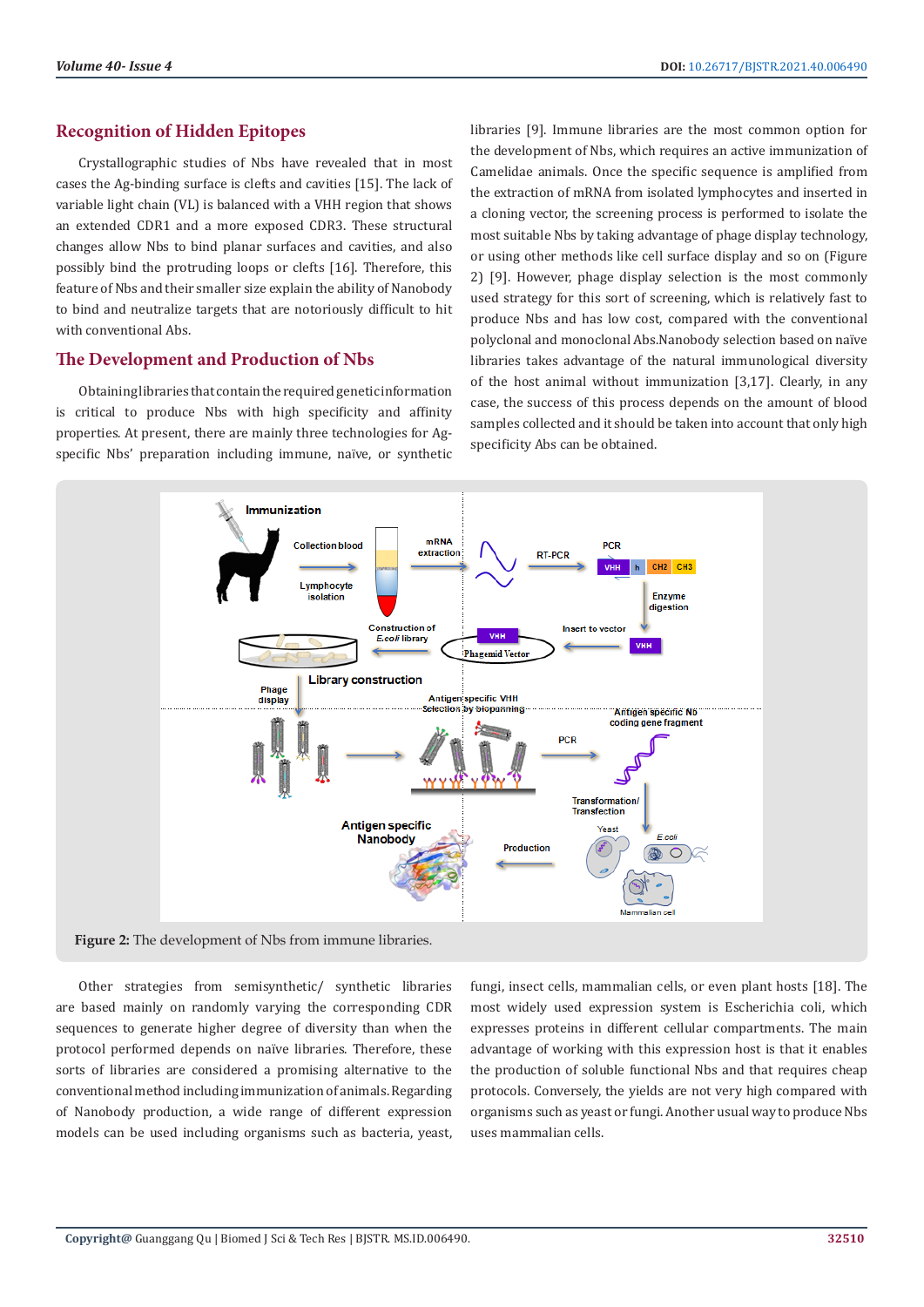This is the most suitable choice when Nbs are produced for therapeutic purposes, although their cost, long time requirements, and complex handling do not make them the first option. Other possible methods include the use of yeast and fungi, which have already been successfully applied, but the production process is still complex. Moreover, the fact that Nbs can be expressed in different organisms is an advantage with respect to conventional mAb production since it allows insertion of customized tags, production at low cost, and high production scale [2]. Unlike the mAbs production, which requires sophisticated machinery only found in eukaryotic systems and uses very large mammalian cell cultures and long screening and purification steps, leading to very expensive production costs, Nbs are a good alternative to solve the problem of mAb production costs. Nbs can be easily expressed in microbial systems such as bacteria, yeasts, fungi 9 and rapidly screening from display libraries. Moreover, using sequencing technologies, it is particularly easier for high-throughput screenings. All of these production and selection advantages result in lower manufacturing prices.

### **Introduction to Molecular Imaging Technologies**

The focus on the diagnosis of tumor imaging is just critical, as the tumor's antigen profiles obtained by visual imaging are essential to maximize therapeutic efficacy. A variety of imaging modalities are utilized in cancer diagnosis, and molecular imaging techniques have shown potential in improving existing techniques [1]. Mainly, there are two imaging techniques mentioned frequently, including nuclear imaging technique and the optical imaging technique. The nuclear techniques of PET and SPECT comprise the majority of molecular imaging studies due to the advantages of their high sensitivity, quantitative output, and clinical relevance. For tracking, Nbs are tagged with a positron-emitting nuclide (e.g., 18F, 68Ga, 89Zr) for PET, and gamma-emitting nuclides (e.g., 99mTc) are used for SPECT [1]. The optical imaging techniques, including ultrasound, quantum dots, and magnetic resonance imaging (MRI), have also been studied with Nbs. Nbs tagged with fluorescent dyes, offers the advantages of simplicity, flexibility, cost effectiveness, and safety, although the technique has weaker penetration.

Ultrasound imaging utilizes reflected sound waves from tissues, and Nbs have been tagged to contrast agents, microbubbles, and nanobubbles. Even though it is a comparatively safer technique, its applications are currently limited to systemic vasculature [19]. Quantum dots are fluorescent nanocrystals that have recently demonstrated tumor imaging potential for their superior stability, adaptable properties, and multiplex detection. However their low biocompatibility limited their current implementation. Nanobodyconjugated quantum dots targeting epidermal growth factor receptor vIII (EGFRvIII) [20], carcinoembryonic antigen (CEA) [21], and cytotoxic T lymphocyteantigen-4 (CTLA-4) 22 have achieved enhanced targeting with minimal toxicity *in vivo* [20,22]. MRI is a more expensive technique that utilizes strong magnetic fields to generate higher resolution images. Nbs coated magnetoliposomes [23], super paramagnetic nanoparticles [24], and fluorescent streptavidin [25] has paired with the technology for detecting ovarian tumors.

### **Imaging Cancer Biomarkers Against by Nbs**

Currently, Nbs against cancer biomarkers, such as human epidermal growth factor receptor type 2 (HER2) are in clinical testing [26-28]. HER2, an oncogene that encodes a transmembrane tyrosine kinase receptor, is used as a classifier of invasive breast cancer and a major therapeutic target. HER2 is over expressed in 15-20% of patients with breast cancer [29-30]. Based on the success of a phase I clinical trial of a 68Ga-HER2 nanobody that could detect primary and metastatic tumors without adverse effects [31], the phase II clinical trial was performed. Notably, the HER2-CAIX combination synergistically enhanced the T/B ratio and could also detect lung metastases [32]. Nbs targeting other cancer biomarkers, such as a sepidermal growth factor receptor hepatocyte growth factor [33], carcinoembryonic antigen [34] and HER [35]. have been developed, radiolabeled and used in mouse models. Notably, vascular cell adhesion molecule-1 (VCAM-1) is a marker associated with metastasis and immune evasion, and anti-VCAM-1 nanobody microbubbles have been used for ultrasound imaging of murine carcinomas [19].

Additionally, 89Zr-HER3 [35], 18F-HER2 [36], and 68Ga-NOTA-CD20 [37] Nbs, 99mTc-EGFR [38] 99mTc-EGFR-cartilage oligomeric matrix protein (COMP) [39], 99mTc-dipeptidyl-peptidase-like protein 6 (DPP6) [40], 99mTc-mesothelin [41], and 131I-HER2 [42] nanobody probes have also demonstrated high T/B ratios. Additionally, anti-EGFR nanobody probes have been utilized in dual-isotope SPECT [43] and optical imaging 44, with an enhanced T/B ratio vs. mAb-based probes [44,45]. Other studies have assessed nanobody probes targeting immune checkpoints (ICP) CTLA-4 and programmed death ligand 1 (PDL1) [45] for nuclear imaging with high T/B ratios [46,47] have demonstrated success in various tumor models. An anti-human PD-L1 nanobody was developed for non-invasively imaging [48], which can detect PD-L1 in melanoma and breast tumors and showed high signal-to-noise ratios in tumors. Compared with immunohistochemistry, Wholebody noninvasive imaging of PD-L1, is likely to be more informative, which can provide visualization, localization and quantification of its expression throughout the body.

The studies published recently about a 99mTc-labeled anti-PD-L1 nanobody at an early phase I, showed that no drug-related adverse events were observed. Tumor images with good signalto-background ratios were obtained 2 h post injection and signal was mainly detected in the kidneys, spleen, liver and bone marrow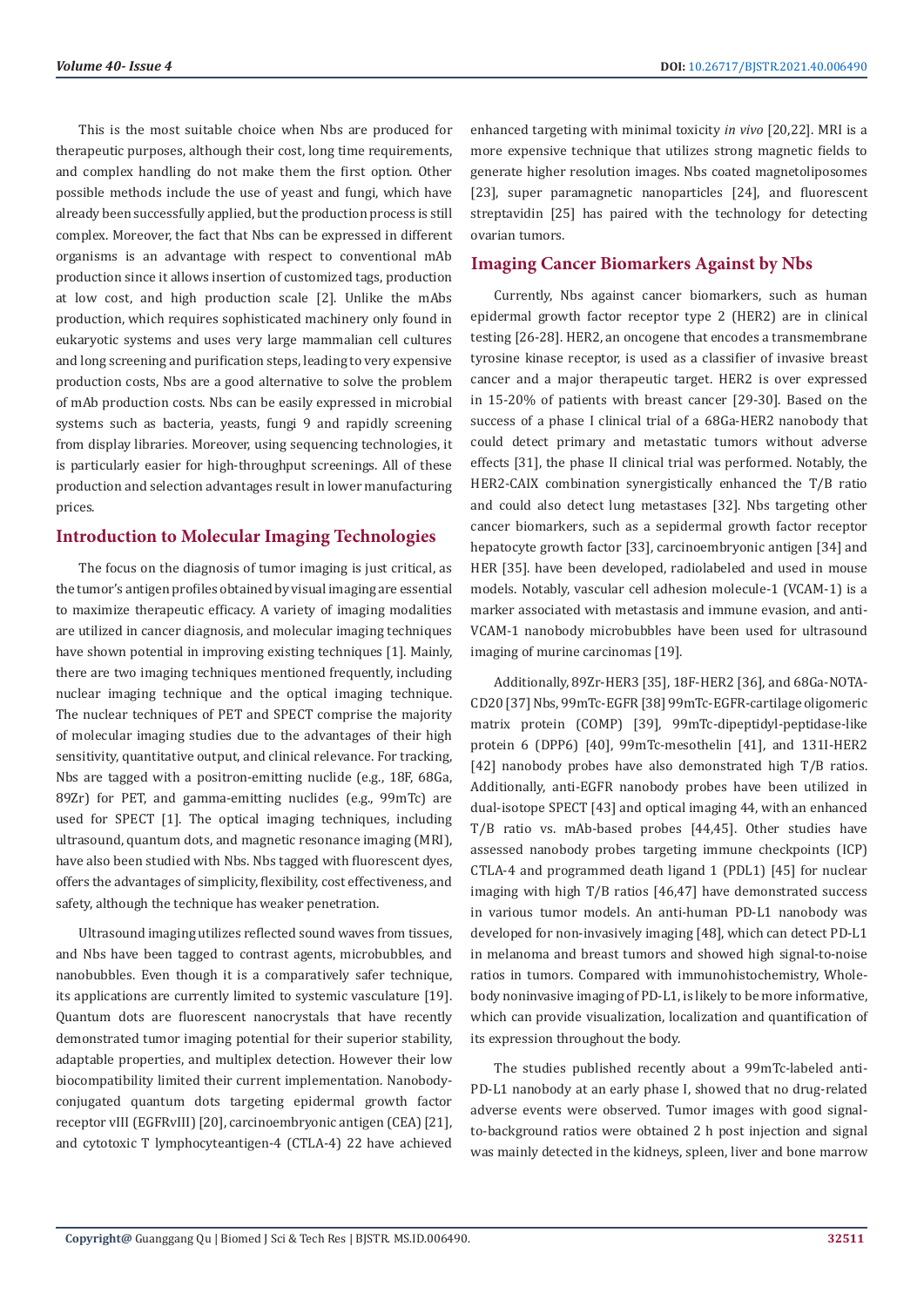[49]. Overall, Nbs have proved to be excellent imaging agents to assess the presence or absence of important cancer biomarkers on metastatic lesions and primary tumors according to the results shown from several preclinical [37,50,51] and early clinical imaging studies [31,52].

#### **Outlook**

While we have focused mainly on image a range of infectious diseases, Nbs, possessing the own advantageous physicochemical properties, such as the high tolerance of Nbs against extreme pHs, high temperatures and high concentrations of organic solvents have opened a wide range of applications for the detection of small molecule. Their nano-size enables enhanced tumor penetration and access to hidden and/or intracellular epitopes, their stability and manufacturing ease are favorable for large-scale production, and their superior paratope diversity allows an extensive arsenal for tumor antigen targeting. Nbs owning high sequence similarity with human VH domains 52 possess low immunogenicity and are appropriate for human administration. Combined with their size, structure, low agglutination, coupling efficiency, tissue penetrability and rapid renal clearance and no side effects, Nbs are a real desirable for imaging purposes. Nbs can overcome some of the limitations that first-generation Abs showed.

Using nanobody-based imaging probes has shown improved visualization compared to traditional mAb-based probes. For high affinity Nbs' development, considering about the animal welfare, semisynthetic/synthetic libraries have been used for producing high affinity Nbs instead of the immune antibody library. However, there are still more requirement of rational and faster panning methods are applied to ensure the production of Nbs with the feature of high affinity and selectivity. With several Nbs having advanced to the clinic, and with FDA approval of one nanobodybased drug, in addition to imaging applications of Nbs, we forecast that, Nbs will be the leading actor to being developed as many innovative and high potential molecules for cancer immuneimaging and immunotherapy in the near future.

#### **Conflicts of Interest**

The authors declare no conflict of interest.

### **Acknowledgment**

This work was supported by Shandong Provincial Natural Science Foundation (ZR2020MC186). The contribution of the authors: Jinfang Yang, Guanggang Qu, Changjiang Wang: literature review and interpretation, manuscript writing, and final approval of manuscript. Haijing Zhang and Wenxiao Zhang provided the information of imaging techniques, conception and design and do the final approval of manuscript.

#### **References**

- 1. [Yang E Y, Shah K \(2020\) Nanobodies: Next Generation of Cancer](https://www.ncbi.nlm.nih.gov/pmc/articles/PMC7390931/) [Diagnostics and Therapeutics. Front Oncol 10: 1182.](https://www.ncbi.nlm.nih.gov/pmc/articles/PMC7390931/)
- 2. [Salvador JP, Vilaplana L, Marco MP \(2019\) Nanobody: outstanding](https://pubmed.ncbi.nlm.nih.gov/30734854/) [features for diagnostic and therapeutic applications. Anal Bioanal Chem](https://pubmed.ncbi.nlm.nih.gov/30734854/) [411\(9\): 1703-1713.](https://pubmed.ncbi.nlm.nih.gov/30734854/)
- 3. [Muyldermans S \(2013\) Nanobodies: natural single-domain antibodies.](https://pubmed.ncbi.nlm.nih.gov/23495938/) [Annu Rev Biochem 82: 775-797.](https://pubmed.ncbi.nlm.nih.gov/23495938/)
- 4. [Steeland S, Vandenbroucke RE, Libert C \(2016\) Nanobodies as](https://pubmed.ncbi.nlm.nih.gov/27080147/) [therapeutics: big opportunities for small antibodies. Drug Discov Today](https://pubmed.ncbi.nlm.nih.gov/27080147/) [21\(7\): 1076-113.](https://pubmed.ncbi.nlm.nih.gov/27080147/)
- 5. [Kubala MH, Kovtun O, Alexandrov K \(2010\) Structural and](https://pubmed.ncbi.nlm.nih.gov/20945358/) [thermodynamic analysis of the GFP:GFP-nanobody complex. Protein Sci](https://pubmed.ncbi.nlm.nih.gov/20945358/) [19\(12\): 2389-2401.](https://pubmed.ncbi.nlm.nih.gov/20945358/)
- 6. [Hamers Casterman C, Atarhouch T, Muyldermans S, Robinson G, Hamers](https://pubmed.ncbi.nlm.nih.gov/8502296/) [C, et al. \(2993\) Naturally occurring antibodies devoid of light chains.](https://pubmed.ncbi.nlm.nih.gov/8502296/) [Nature 363\(6428\): 446-448.](https://pubmed.ncbi.nlm.nih.gov/8502296/)
- 7. [Muyldermans S, Baral TN, Retamozzo VC, De Baetselier P, De Genst E,](https://pubmed.ncbi.nlm.nih.gov/19026455/) [et al. \(2009\) Camelid immunoglobulins and nanobody technology. Vet](https://pubmed.ncbi.nlm.nih.gov/19026455/) [Immunol Immunopathol 128\(1-3\): 178-183.](https://pubmed.ncbi.nlm.nih.gov/19026455/)
- 8. [Vuchelen A, O'Day E, De Genst E, Pardon E, Wyns L, et al. \(2009\) \(1\)H,](https://pubmed.ncbi.nlm.nih.gov/19763886/) [\(13\)C and \(15\)N assignments of a camelid nanobody directed against](https://pubmed.ncbi.nlm.nih.gov/19763886/) [human alpha-synuclein. Biomol NMR Assign 3\(2\): 231-233.](https://pubmed.ncbi.nlm.nih.gov/19763886/)
- 9. [Liu W, Song H, Chen Q, Yu J, Xian M, et al. \(2018\) Recent advances in](https://pubmed.ncbi.nlm.nih.gov/29477934/) [the selection and identification of antigen-specific nanobodies. Mol](https://pubmed.ncbi.nlm.nih.gov/29477934/) [Immunol 96: 37-47.](https://pubmed.ncbi.nlm.nih.gov/29477934/)
- 10. [Davies J, Riechmann L \(1996\) Single antibody domains as small](https://pubmed.ncbi.nlm.nih.gov/8862554/) recognition units: design and *in vitro* [antigen selection of camelized,](https://pubmed.ncbi.nlm.nih.gov/8862554/) [human VH domains with improved protein stability. Protein Eng 9\(6\):](https://pubmed.ncbi.nlm.nih.gov/8862554/) [531-537.](https://pubmed.ncbi.nlm.nih.gov/8862554/)
- 11. [Arbabi Ghahroudi M, Desmyter A, Wyns L, Hamers R, Muyldermans](https://pubmed.ncbi.nlm.nih.gov/9323027/) [S, et al. \(1997\) Selection and identification of single domain antibody](https://pubmed.ncbi.nlm.nih.gov/9323027/) [fragments from camel heavy-chain antibodies. FEBS Lett 414\(3\): 521-](https://pubmed.ncbi.nlm.nih.gov/9323027/) [526.](https://pubmed.ncbi.nlm.nih.gov/9323027/)
- 12. [Perez JM, Renisio JG, Prompers JJ, van Platerink CJ, Cambillau C, et al.](https://pubmed.ncbi.nlm.nih.gov/11141058/) [\(2001\) Thermal unfolding of a llama antibody fragment: a two-state](https://pubmed.ncbi.nlm.nih.gov/11141058/) [reversible process. Biochemistry 40\(1\): 74-83.](https://pubmed.ncbi.nlm.nih.gov/11141058/)
- 13. [Wang J, Bever CR, Majkova Z, Dechant JE, Yang J, et al. \(2004\) Heterologous](https://pubmed.ncbi.nlm.nih.gov/25068372/) [antigen selection of camelid heavy chain single domain antibodies](https://pubmed.ncbi.nlm.nih.gov/25068372/) [against tetrabromobisphenol A. Anal Chem 86\(16\): 8296-8302.](https://pubmed.ncbi.nlm.nih.gov/25068372/)
- 14. [Dumoulin M, Conrath K, Van Meirhaeghe A, Meersman F, Heremans K, et](https://pubmed.ncbi.nlm.nih.gov/11847273/) [al. \(2002\) Single-domain antibody fragments with high conformational](https://pubmed.ncbi.nlm.nih.gov/11847273/) [stability. Protein Sci 11\(3\): 500-515.](https://pubmed.ncbi.nlm.nih.gov/11847273/)
- 15. [Conrath KE, Lauwereys M, Galleni M, Matagne A, Frere JM, et al. \(2001\)](https://pubmed.ncbi.nlm.nih.gov/11557473/) [Beta-lactamase inhibitors derived from single-domain antibody](https://pubmed.ncbi.nlm.nih.gov/11557473/) [fragments elicited in the camelidae. Antimicrob Agents Chemother](https://pubmed.ncbi.nlm.nih.gov/11557473/) [45\(10\): 2807-2812.](https://pubmed.ncbi.nlm.nih.gov/11557473/)
- 16. [Lauwereys M, Arbabi Ghahroudi M, Desmyter A, Kinne J, Holzer W, et al.](https://www.ncbi.nlm.nih.gov/pmc/articles/PMC1170688/) [\(1998\) Potent enzyme inhibitors derived from dromedary heavy-chain](https://www.ncbi.nlm.nih.gov/pmc/articles/PMC1170688/) [antibodies. EMBO J 17\(13\): 3512-3520.](https://www.ncbi.nlm.nih.gov/pmc/articles/PMC1170688/)
- 17. [Wang Y, Fan Z, Shao L, Kong X, Hou X, et al. \(2016\) Nanobody-derived](https://pubmed.ncbi.nlm.nih.gov/27499623/) [nanobiotechnology tool kits for diverse biomedical and biotechnology](https://pubmed.ncbi.nlm.nih.gov/27499623/) [applications. Int J Nanomedicine 11: 3287-303.](https://pubmed.ncbi.nlm.nih.gov/27499623/)
- 18. [Liu, Y, Huang H \(2018\) Expression of single-domain antibody in different](https://pubmed.ncbi.nlm.nih.gov/29177623/) [systems. Appl Microbiol Biotechnol 102\(2\): 539-551.](https://pubmed.ncbi.nlm.nih.gov/29177623/)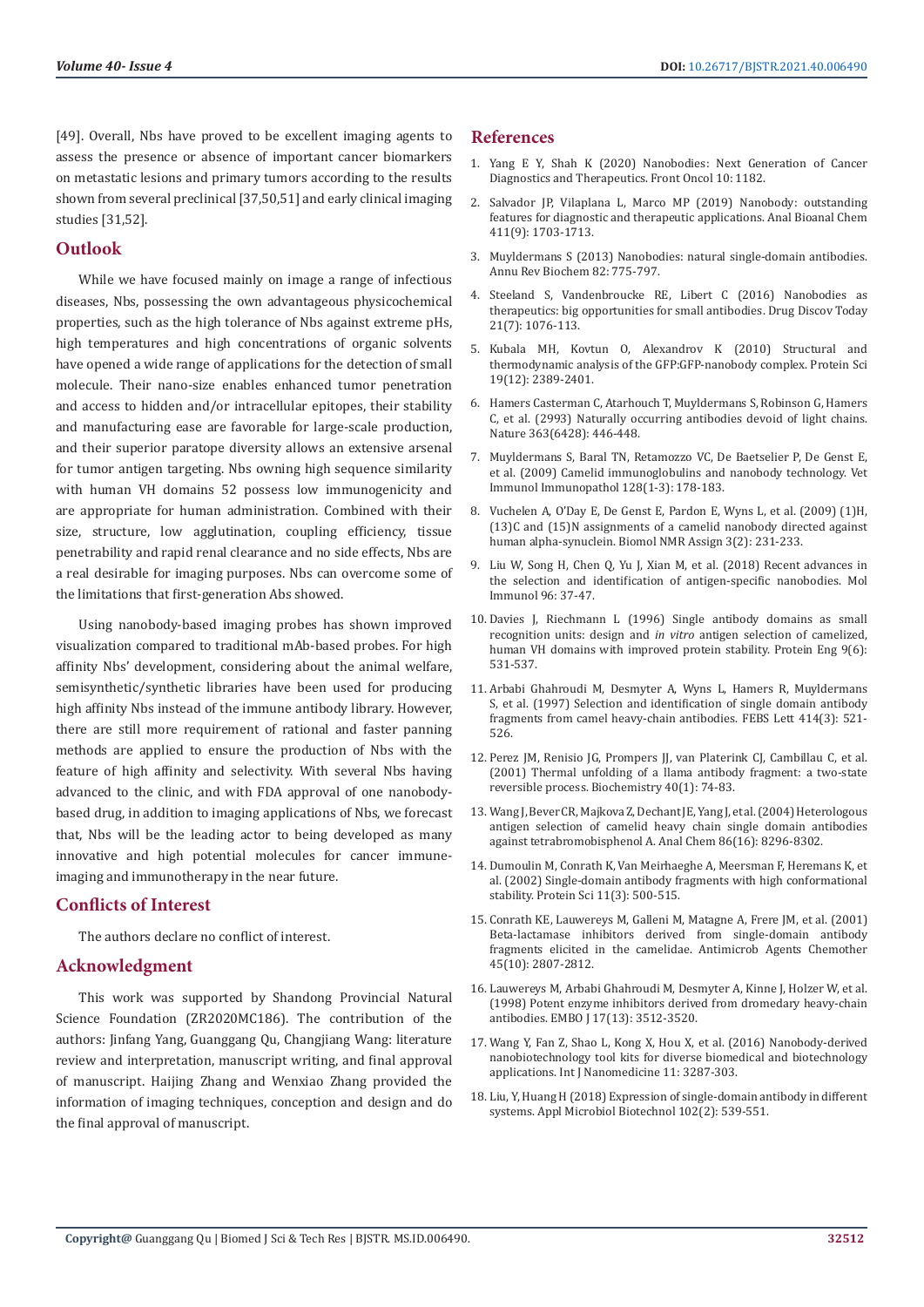- 19. [Hernot S, Unnikrishna S, Du Z, Shevchenko T, Cosyns B \(2012\) Nanobody](https://www.ncbi.nlm.nih.gov/pmc/articles/PMC3294017/)[coupled microbubbles as novel molecular tracer. J Control Release](https://www.ncbi.nlm.nih.gov/pmc/articles/PMC3294017/)  [158\(2\): 346-353.](https://www.ncbi.nlm.nih.gov/pmc/articles/PMC3294017/)
- 20. Fatehi D, Baral TN, Abulrob A (2014) *In vivo* imaging of brain cancer using epidermal growth factor single domain antibody bioconjugated to near-infrared quantum dots. J Nanosci Nanotechnol 1(7): 5355-5362.
- 21. [Sukhanova A, Even-Desrumeaux K, Kisserli A, Tabary T, Reveil B, et al.](https://pubmed.ncbi.nlm.nih.gov/21839049/)  [\(2012\) Oriented conjugates of single-domain antibodies and quantum](https://pubmed.ncbi.nlm.nih.gov/21839049/)  [dots: toward a new generation of ultrasmall diagnostic nanoprobes.](https://pubmed.ncbi.nlm.nih.gov/21839049/)  [Nanomedicine 8\(4\): 516-525.](https://pubmed.ncbi.nlm.nih.gov/21839049/)
- 22. [Wang W, Hou X, Yang X, Liu A, Tang Z, et al. \(2019\) Highly sensitive](https://pubmed.ncbi.nlm.nih.gov/31289479/)  [detection of CTLA-4-positive T-cell subgroups based on nanobody and](https://pubmed.ncbi.nlm.nih.gov/31289479/)  [fluorescent carbon quantum dots. Oncol Lett 18\(1\): 109-116.](https://pubmed.ncbi.nlm.nih.gov/31289479/)
- 23. Khaleghi S, Rahbarizadeh F, Ahmadvand D, Hosseini HRM (2017) Anti-HER2 VHH Targeted Magnetoliposome for Intelligent Magnetic Resonance Imaging of Breast Cancer Cells. Cell Mol Bioeng 10(3): 263- 272.
- 24. Shahbazi-Gahrouei D, Abdolahi M (2013) Detection of MUC1-expressing ovarian cancer by C595 monoclonal antibody-conjugated SPIONs using MR imaging. ScientificWorldJournal, pp. 609151.
- 25. [Prantner AM, Yin C, Kamat K, Sharma K, Lowenthal AC, et al. \(2018\)](https://pubmed.ncbi.nlm.nih.gov/29462558/)  [Molecular Imaging of Mesothelin-Expressing Ovarian Cancer with a](https://pubmed.ncbi.nlm.nih.gov/29462558/)  [Human and Mouse Cross-Reactive Nanobody. Mol Pharm 15\(4\): 1403-](https://pubmed.ncbi.nlm.nih.gov/29462558/) [1411.](https://pubmed.ncbi.nlm.nih.gov/29462558/)
- 26. [Ulaner GA, Hyman DM, Ross DS, Corben A, Chandarlapaty S, et al. \(2016\)](https://pubmed.ncbi.nlm.nih.gov/27151988/)  [Detection of HER2-Positive Metastases in Patients with HER2-Negative](https://pubmed.ncbi.nlm.nih.gov/27151988/)  [Primary Breast Cancer Using 89Zr-Trastuzumab PET/CT. J Nucl Med](https://pubmed.ncbi.nlm.nih.gov/27151988/)  [57\(10\): 1523-1528.](https://pubmed.ncbi.nlm.nih.gov/27151988/)
- 27. [Dijkers EC, Oude Munnink TH, Kosterink JG, Brouwers AH, Jager PL](https://pubmed.ncbi.nlm.nih.gov/20357763/)  [\(2010\) Biodistribution of 89Zr-trastuzumab and PET imaging of HER2](https://pubmed.ncbi.nlm.nih.gov/20357763/) [positive lesions in patients with metastatic breast cancer. Clin Pharmacol](https://pubmed.ncbi.nlm.nih.gov/20357763/)  [Ther 87\(5\): 586-592.](https://pubmed.ncbi.nlm.nih.gov/20357763/)
- 28. [Tamura K, Kurihara H, Yonemori K, Tsuda H, Suzuki J, et al. \(2013\) 64Cu-](https://pubmed.ncbi.nlm.nih.gov/24029656/)[DOTA-trastuzumab PET imaging in patients with HER2-positive breast](https://pubmed.ncbi.nlm.nih.gov/24029656/)  [cancer. J Nucl Med 54\(11\): 1869-1875.](https://pubmed.ncbi.nlm.nih.gov/24029656/)
- 29. [Ross, JS, Slodkowska EA, Symmans WF, Pusztai L, Ravdin PM \(2009\)](https://pubmed.ncbi.nlm.nih.gov/19346299/)  [The HER-2 receptor and breast cancer: ten years of targeted anti-HER-2](https://pubmed.ncbi.nlm.nih.gov/19346299/)  [therapy and personalized medicine. Oncologist 14\(4\): 320-368.](https://pubmed.ncbi.nlm.nih.gov/19346299/)
- 30. Wolff AC, Hammond ME, Hicks DG, Dowsett M, McShane LM (2014) American Society of Clinical, O.; College of American, P., Recommendations for human epidermal growth factor receptor 2 testing in breast cancer: American Society of Clinical Oncology/College of American Pathologists clinical practice guideline update. Arch Pathol Lab Med 138(2): 241-256.
- 31. [Keyaerts M, Xavier C, Heemskerk J, Devoogdt N, Everaert H, et al. \(2016\)](https://pubmed.ncbi.nlm.nih.gov/26449837/)  [Phase I Study of 68Ga-HER2-Nanobody for PET/CT Assessment of HER2](https://pubmed.ncbi.nlm.nih.gov/26449837/)  [Expression in Breast Carcinoma. J Nucl Med 57\(1\): 27-33.](https://pubmed.ncbi.nlm.nih.gov/26449837/)
- 32. [Kijanka MM, van Brussel AS, van der Wall E, Mali WP, van Diest PJ, et al.](https://ejnmmires.springeropen.com/articles/10.1186/s13550-016-0166-y)  [\(2016\) Optical imaging of pre-invasive breast cancer with a combination](https://ejnmmires.springeropen.com/articles/10.1186/s13550-016-0166-y)  [of VHHs targeting CAIX and HER2 increases contrast and facilitates](https://ejnmmires.springeropen.com/articles/10.1186/s13550-016-0166-y)  [tumour characterization. EJNMMI Res 6\(1\): 14.](https://ejnmmires.springeropen.com/articles/10.1186/s13550-016-0166-y)
- 33. [Vosjan MJ, Vercammen J, Kolkman JA, Stigter-van Walsum M \(2012\)](https://pubmed.ncbi.nlm.nih.gov/22319202/)  [Nanobodies targeting the hepatocyte growth factor: potential new drugs](https://pubmed.ncbi.nlm.nih.gov/22319202/)  [for molecular cancer therapy. Mol Cancer Ther 11\(4\): 1017-1025.](https://pubmed.ncbi.nlm.nih.gov/22319202/)
- 34. [Vaneycken I, Govaert J, Vincke C, Caveliers V, Lahoutte T, et al. \(2010\)](https://pubmed.ncbi.nlm.nih.gov/20554727/)  *In vitro* analysis and *in vivo* [tumor targeting of a humanized, grafted](https://pubmed.ncbi.nlm.nih.gov/20554727/)  [nanobody in mice using pinhole SPECT/micro-CT. J Nucl Med 51\(7\):](https://pubmed.ncbi.nlm.nih.gov/20554727/)  [1099-106.](https://pubmed.ncbi.nlm.nih.gov/20554727/)
- 35. [Warnders F, Terwisscha van Scheltinga AGT, Knuehl C, van Roy M, de](https://pubmed.ncbi.nlm.nih.gov/28360206/) [Vries EFJ \(2017\) Human Epidermal Growth Factor Receptor 3-Specific](https://pubmed.ncbi.nlm.nih.gov/28360206/) [Tumor Uptake and Biodistribution of \(89\)Zr-MSB0010853 Visualized](https://pubmed.ncbi.nlm.nih.gov/28360206/) [by Real-Time and Noninvasive PET Imaging. J Nucl Med 58\(8\): 1210-](https://pubmed.ncbi.nlm.nih.gov/28360206/) [1215.](https://pubmed.ncbi.nlm.nih.gov/28360206/)
- 36. [Zhou Z, McDougald D, Devoogdt N, Zalutsk MR, Vaidyanathan G \(2019\)](https://pubmed.ncbi.nlm.nih.gov/30427188/) [Labeling Single Domain Antibody Fragments with Fluorine-18 Using](https://pubmed.ncbi.nlm.nih.gov/30427188/) [2,3,5,6-Tetrafluorophenyl 6-\[\(18\)F\]Fluoronicotinate Resulting in High](https://pubmed.ncbi.nlm.nih.gov/30427188/) [Tumor-to-Kidney Ratios. Mol Pharm 16\(1\): 214-226.](https://pubmed.ncbi.nlm.nih.gov/30427188/)
- 37. [Krasniqi A, D'Huyvetter M, Xavier C, Van der Jeught K, Muyldermans](https://pubmed.ncbi.nlm.nih.gov/29054987/) [S, et al. \(2017\) Theranostic Radiolabeled Anti-CD20 sdAb for Targeted](https://pubmed.ncbi.nlm.nih.gov/29054987/) [Radionuclide Therapy of Non-Hodgkin Lymphoma. Mol Cancer Ther 16](https://pubmed.ncbi.nlm.nih.gov/29054987/) [\(12\): 2828-2839.](https://pubmed.ncbi.nlm.nih.gov/29054987/)
- 38. [Gainkam LO, Caveliers V, Devoogdt N, Vanover C, Xavier C, et al. \(2011\)](https://pubmed.ncbi.nlm.nih.gov/20936711/) [Localization, mechanism and reduction of renal retention of technetium-](https://pubmed.ncbi.nlm.nih.gov/20936711/)[99m labeled epidermal growth factor receptor-specific nanobody in](https://pubmed.ncbi.nlm.nih.gov/20936711/) [mice. Contrast Media Mol Imaging 6\(2\): 85-92.](https://pubmed.ncbi.nlm.nih.gov/20936711/)
- 39. [Li C, Feng H, Xia X, Wang L, Gao B, et al. \(2016\) \(99m\) Tc-labeled tetramer](https://pubmed.ncbi.nlm.nih.gov/27123559/) [and pentamer of single-domain antibody for targeting epidermal growth](https://pubmed.ncbi.nlm.nih.gov/27123559/) [factor receptor in xenografted tumors. J Labelled Comp Radiopharm](https://pubmed.ncbi.nlm.nih.gov/27123559/) [59\(8\): 305-312.](https://pubmed.ncbi.nlm.nih.gov/27123559/)
- 40. [Balhuizen A, Massa S, Mathijs I, Turatsinze JV, De Vos, et al. \(2017\) A](https://www.ncbi.nlm.nih.gov/pmc/articles/PMC5680294/) [nanobody-based tracer targeting DPP6 for non-invasive imaging of](https://www.ncbi.nlm.nih.gov/pmc/articles/PMC5680294/) [human pancreatic endocrine cells. Sci Rep 7\(1\): 15130.](https://www.ncbi.nlm.nih.gov/pmc/articles/PMC5680294/)
- 41. [Montemagno C, Cassim S, Trichanh D, Savary C, Pouyssegur J, et al. \(2019\)](https://pubmed.ncbi.nlm.nih.gov/31658755/) [\(99m\)Tc-A1 as a Novel Imaging Agent Targeting Mesothelin-Expressing](https://pubmed.ncbi.nlm.nih.gov/31658755/) [Pancreatic Ductal Adenocarcinoma. Cancers \(Basel\) 11\(10\): 1531.](https://pubmed.ncbi.nlm.nih.gov/31658755/)
- 42. [D'Huyvetter M, De Vos J, Xavier C, Pruszynski M, Sterckx YGJ et al. \(2017\)](https://pubmed.ncbi.nlm.nih.gov/28751451/) [\(131\)I-labeled Anti-HER2 Camelid sdAb as a Theranostic Tool in Cancer](https://pubmed.ncbi.nlm.nih.gov/28751451/) [Treatment. Clin Cancer Res 23\(21\): 6616-6628.](https://pubmed.ncbi.nlm.nih.gov/28751451/)
- 43. [Beltran Hernandez I, Rompen R, Rossin R, Xenaki KT, Katrukha EA,](https://pubmed.ncbi.nlm.nih.gov/30859470/) [et al. \(2019\) Imaging of Tumor Spheroids, Dual-Isotope SPECT, and](https://pubmed.ncbi.nlm.nih.gov/30859470/) [Autoradiographic Analysis to Assess the Tumor Uptake and Distribution](https://pubmed.ncbi.nlm.nih.gov/30859470/) [of Different Nanobodies. Mol Imaging Biol 21\(6\): 1079-1088.](https://pubmed.ncbi.nlm.nih.gov/30859470/)
- 44. [Oliveira S, van Dongen GA, Stigter-van Walsum M, Roovers RC, Stam JC,](https://pubmed.ncbi.nlm.nih.gov/22418026/) [et al. \(2012\) Rapid visualization of human tumor xenografts through](https://pubmed.ncbi.nlm.nih.gov/22418026/) [optical imaging with a near-infrared fluorescent anti-epidermal growth](https://pubmed.ncbi.nlm.nih.gov/22418026/) [factor receptor nanobody. Mol Imaging 11\(1\): 33-46.](https://pubmed.ncbi.nlm.nih.gov/22418026/)
- 45. [Li D, Cheng S, Zou S, Zhu D, Zhu T, et al. \(2018\) Immuno-PET Imaging of](https://pubmed.ncbi.nlm.nih.gov/29502426/) [\(89\) Zr Labeled Anti-PD-L1 Domain Antibody. Mol Pharm 15\(4\): 1674-](https://pubmed.ncbi.nlm.nih.gov/29502426/) [1681.](https://pubmed.ncbi.nlm.nih.gov/29502426/)
- 46. [Ingram, JR, Blomberg OS, Rashidian M, Ali L, Garforth S, et al. \(2018\)](https://pubmed.ncbi.nlm.nih.gov/29581255/) [Anti-CTLA-4 therapy requires an Fc domain for efficacy. Proc Natl Acad](https://pubmed.ncbi.nlm.nih.gov/29581255/) [Sci U S A 115\(15\): 3912-3917.](https://pubmed.ncbi.nlm.nih.gov/29581255/)
- 47. [Rashidian M, Keliher E, Dougan M, Juras PK, Cavallari M, et al. \(2015\) The](https://pubmed.ncbi.nlm.nih.gov/26955657/) [use of \(18\)F-2-fluorodeoxyglucose \(FDG\) to label antibody fragments](https://pubmed.ncbi.nlm.nih.gov/26955657/) [for immuno-PET of pancreatic cancer. ACS Cent Sci 1\(3\):142-147.](https://pubmed.ncbi.nlm.nih.gov/26955657/)
- 48. [Broos K, Lecocq Q, Xavier C, Bridoux J, Nguyen TT, et al. \(2019\) Evaluating](https://pubmed.ncbi.nlm.nih.gov/31234464/) [a Single Domain Antibody Targeting Human PD-L1 as a Nuclear Imaging](https://pubmed.ncbi.nlm.nih.gov/31234464/) [and Therapeutic Agent. Cancers \(Basel\) 11\(6\): 872.](https://pubmed.ncbi.nlm.nih.gov/31234464/)
- 49. [Xing Y, Chand G, Liu C, Cook GJR, O'Doherty J, et al. \(2019\) Early Phase I](https://pubmed.ncbi.nlm.nih.gov/30796165/) [Study of a \(99m\) Tc-Labeled Anti-Programmed Death Ligand-1 \(PD-L1\)](https://pubmed.ncbi.nlm.nih.gov/30796165/) [Single-Domain Antibody in SPECT/CT Assessment of PD-L1 Expression](https://pubmed.ncbi.nlm.nih.gov/30796165/) [in Non-Small Cell Lung Cancer. J Nucl Med 60 \(9\): 1213-1220.](https://pubmed.ncbi.nlm.nih.gov/30796165/)
- 50. Evazalipour M, D'Huyvetter M, Tehrani BS, Abolhassani M, Omidfar K, et al. (2014) Generation and characterization of nanobodies targeting PSMA for molecular imaging of prostate cancer. Contrast Media Mol Imaging 9(3): 211-220.